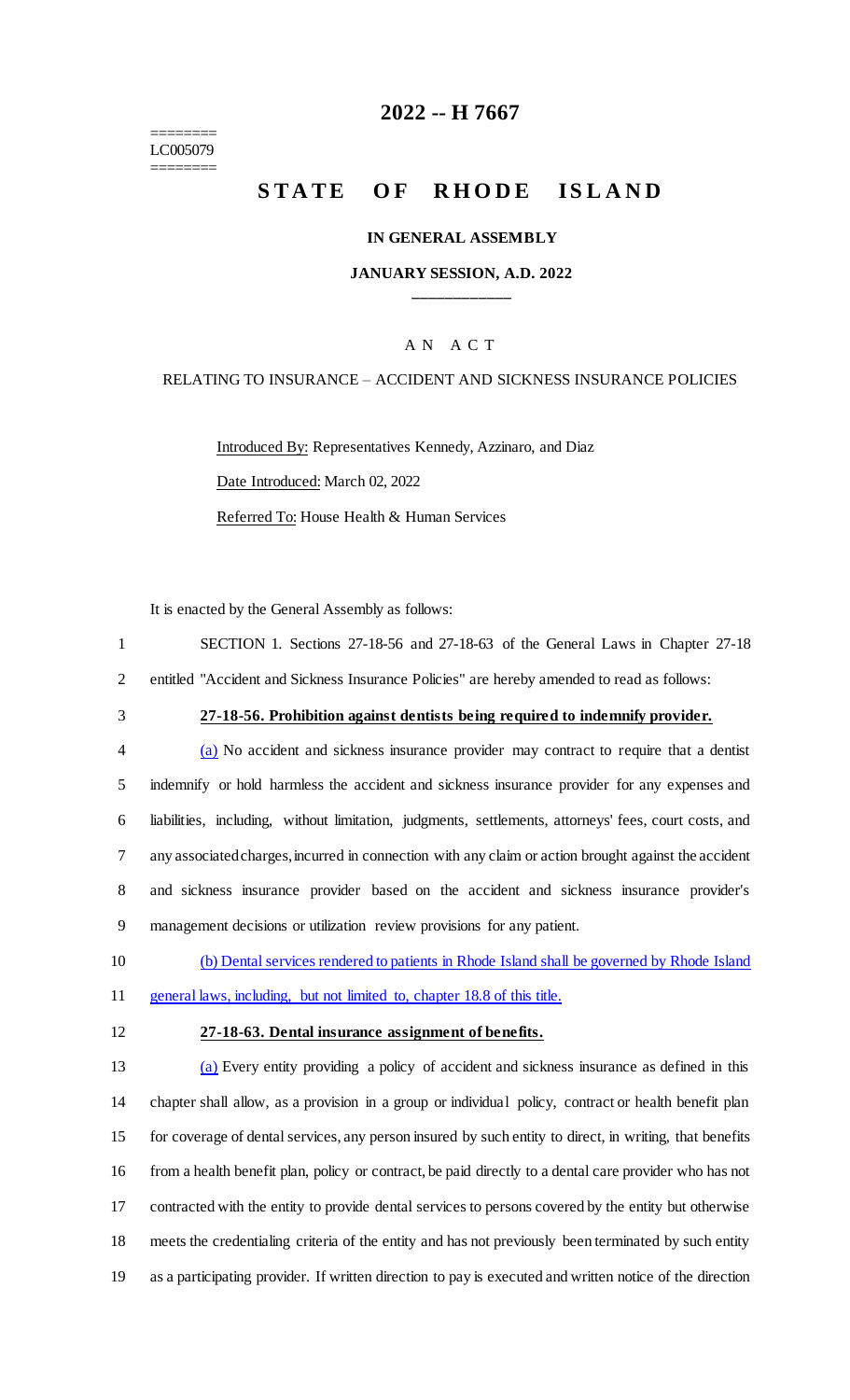to pay is provided to such entity, the insuring entity shall pay the benefits directly to the dental care provider. Any efforts to modify the amount of benefits paid directly to the dental care provider under this section may include a reduction in benefits paid of no more than five percent (5%) less than the benefits paid to participating dentists. The entity paying the dentist, pursuant to a direction to pay duly executed by the subscriber, shall have the right to review the records of the dentist receiving such payment that relate exclusively to that particular subscriber/patient to determine that the service in question was rendered. Provided, however, this section shall not apply to insurance coverage providing benefits for:

- (1) Hospital confinement indemnity;
- 10 (2) Disability income;
- 11 (3) Accident only;
- (4) Long-term care;
- (5) Medicare supplement;
- (6) Limited benefit health;
- (7) Specified disease indemnity;
- (8) Sickness or bodily injury or death by accident or both; and
- (9) Other limited benefit policies.
- (b) Dental services rendered to patients in Rhode Island shall be governed by Rhode Island
- general laws, including, but not limited to, chapter 18.8 of this title.
- SECTION 2. Section 27-18.8-4 of the General Laws in Chapter 27-18.8 entitled "Health
- Care Accessibility and Quality Assurance Act" is hereby amended to read as follows:
- **27-18.8-4. Contracts with providers for dental services.**

23 (a) No contract between a dental plan of a healthcare entity and a dentist for the provision of services to beneficiaries may require that a dentist provide services to its patients at a fee set by the healthcare entity unless said services are covered services under the applicable subscriber agreement. "Covered services," as used herein, means services reimbursable under the applicable beneficiary agreement, subject to such contractual limitations on beneficiary benefits as may apply, including, for example, deductibles, waiting period, or frequency limitations.

- (b) Dental services rendered to patients in Rhode Island shall be governed by Rhode Island
- general laws.
- SECTION 3. Section 27-19-54 of the General Laws in Chapter 27-19 entitled "Nonprofit
- Hospital Service Corporations" is hereby amended to read as follows:
- **27-19-54. Dental insurance assignment of benefits.**
- (a) Every entity providing a contract of insurance subject to this chapter shall allow, as a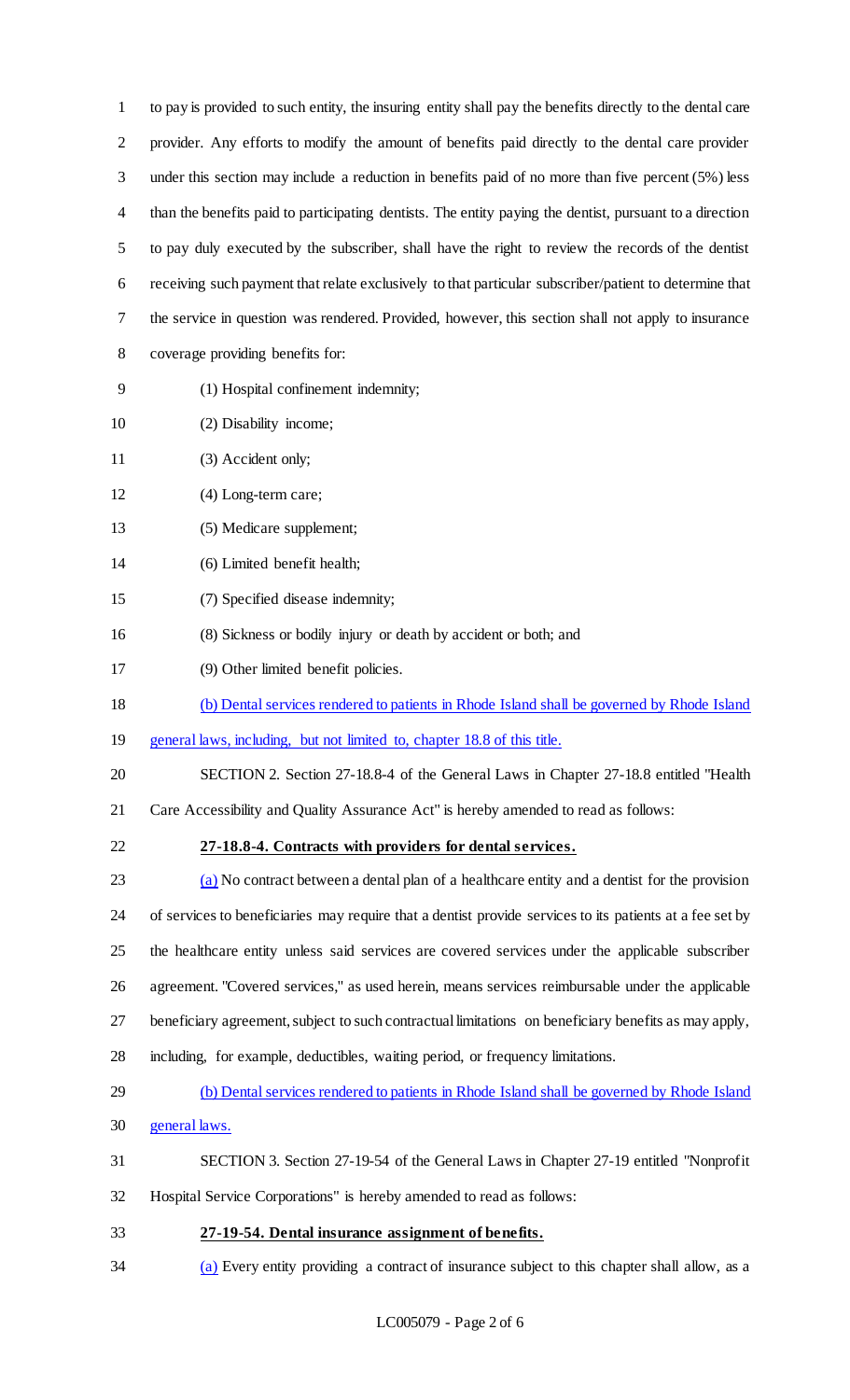provision in a group or individual policy, contract or health benefit plan for coverage of dental services, any person insured by such entity to direct, in writing, that benefits from a health benefit plan, policy or contract, be paid directly to a dental care provider who has not contracted with the entity to provide dental services to persons covered by the entity but otherwise meets the credentialing criteria of the entity and has not previously been terminated by such entity as a participating provider. If written direction to pay is executed and written notice of the direction to pay is provided to such entity, the insuring entity shall pay the benefits directly to the dental care provider. Any efforts to modify the amount of benefits paid directly to the dental care provider under this section may include a reduction in benefits paid of no more than five percent (5%) less than the benefits paid to participating dentists. The entity paying the dentist, pursuant to a direction to pay duly executed by the subscriber, shall have the right to review the records of the dentist receiving such payment that relate exclusively to that particular subscriber/patient to determine that the service in question was rendered.

# (b) Dental services rendered to patients in Rhode Island shall be governed by Rhode Island

general laws, including, but not limited to, chapter 18.8 of this title.

 SECTION 4. Section 27-20-49 of the General Laws in Chapter 27-20 entitled "Nonprofit Medical Service Corporations" is hereby amended to read as follows:

#### **27-20-49. Dental insurance assignment of benefits. Dental insurance.**

 (a) Every entity providing a contract of insurance as defined in this chapter shall allow, as a provision in a group or individual policy, contract or health benefit plan for coverage of dental services, any person insured by such entity to direct, in writing, that benefits from a health benefit plan, policy or contract, be paid directly to a dental care provider who has not contracted with the entity to provide dental services to persons covered by the entity but otherwise meets the credentialing criteria of the entity and has not previously been terminated by such entity as a participating provider. If written direction to pay is executed and written notice of the direction to pay is provided to such entity, the insuring entity shall pay the benefits directly to the dental care provider. Any efforts to modify the amount of benefits paid directly to the dental care provider under this section may include a reduction in benefits paid of no more than five percent (5%) less than the benefits paid to participating dentists. The entity paying the dentist, pursuant to a direction to pay duly executed by the subscriber, shall have the right to review the records of the dentist receiving such payment that relate exclusively to that particular subscriber/patient to determine that the service in question was rendered.

- (b) Dental services rendered to patients in Rhode Island shall be governed by Rhode Island
- general laws, including, but not limited to, chapter 18.8 of this title.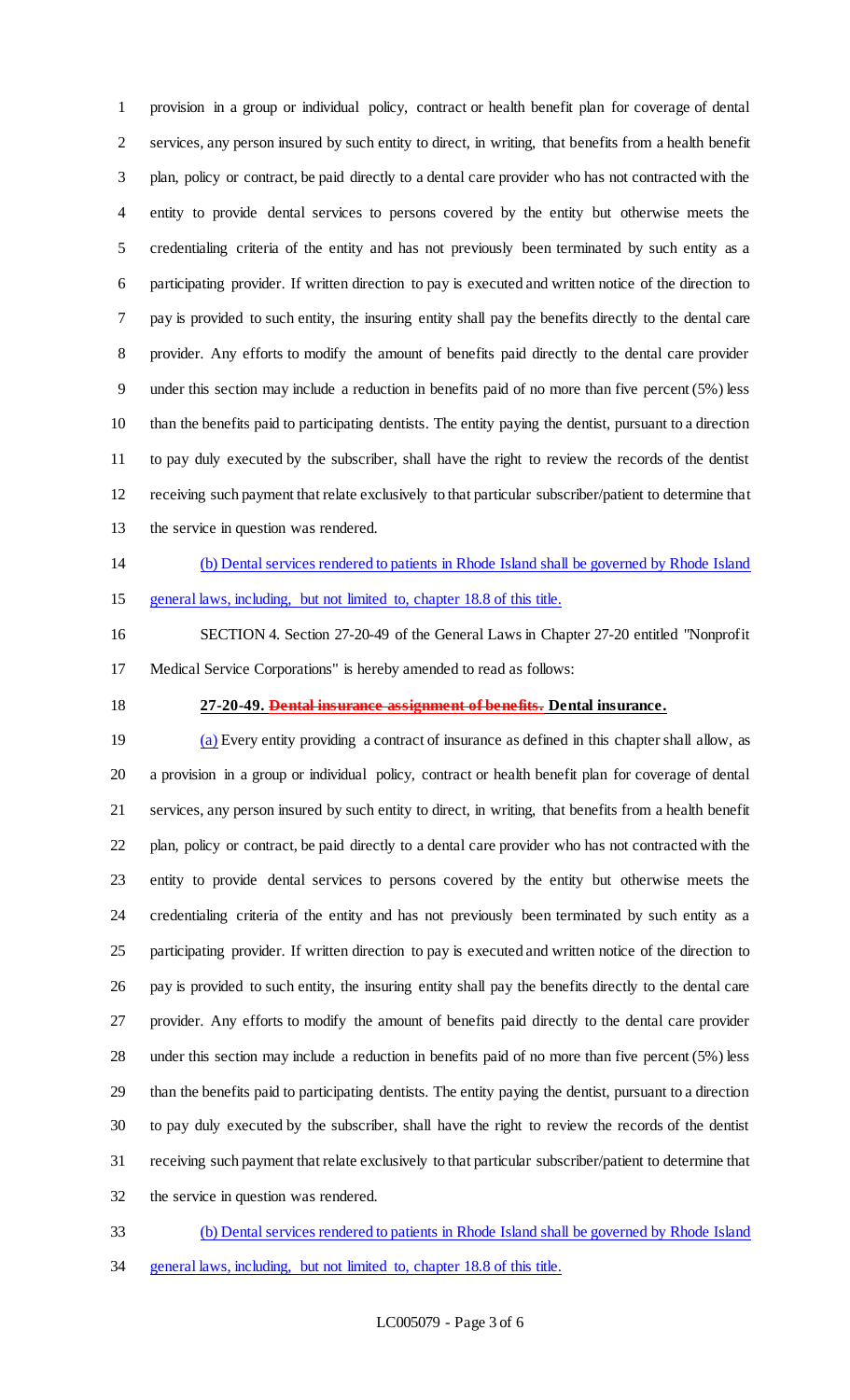SECTION 5. Section 27-20.1-3 of the General Laws in Chapter 27-20.1 entitled "Nonprofit Dental Service Corporations" is hereby amended to read as follows:

**27-20.1-3. Contracts.**

 (a) Each nonprofit dental service corporation may contract with its subscribers for a dental service as may be provided under any nonprofit dental service plan adopted by the corporation.

 (b) The rates charged by the nonprofit dental service corporation to its subscribers shall be consistent with the proper conduct of its business and the interests of the public and shall at all times be subject to the approval of the director of business regulation.

 (c) Nothing contained in this chapter or in any nonprofit dental service plan shall affect the ordinary professional relationship between the person rendering dental services under the plan and the subscriber to whom the services are rendered; and no action based upon or arising out of the relationship or relating to dental services rendered pursuant to a nonprofit dental service plan shall be maintained against the nonprofit dental service corporation operating the plan.

 (d) No contract between a nonprofit dental service corporation and a dentist for the provisions of services to patients may require that the dentist indemnify or hold harmless the nonprofit dental service corporation for any expenses and liabilities, including without limitation, judgments, settlements, attorneys' fee, court costs, and any associated charges, incurred in connection with any claim or action brought against the nonprofit dental service corporation based on the nonprofit dental service corporation's management decisions, or utilization review provisions for any patient.

 (e) Dental services rendered to patients in Rhode Island shall be governed by Rhode Island general laws, including, but not limited to, chapter 18.8 of this title.

 SECTION 6. Sections 27-41-58 and 27-41-66 of the General Laws in Chapter 27-41 entitled "Health Maintenance Organizations" are hereby amended to read as follows:

#### **27-41-58. Prohibition against requiring indemnification from dentists.**

 (a) No contract between a health maintenance organization (H.M.O.) and a dentist containing provisions for the provision of services to patients may require that the dentist indemnify or hold harmless the health maintenance organization for any expenses and liabilities, including without limitation, judgments, settlements, attorneys' fees, court costs, and any associated charges, incurred in connection with any claim or action brought against the H.M.O. based on the H.M.O.'s management decisions, or utilization review provisions for any patient.

(b) Dental services rendered to patients in Rhode Island shall be governed by Rhode Island

- general laws including, but not limited to, chapter 18.8 of this title.
- **27-41-66. Dental insurance assignment of benefits.**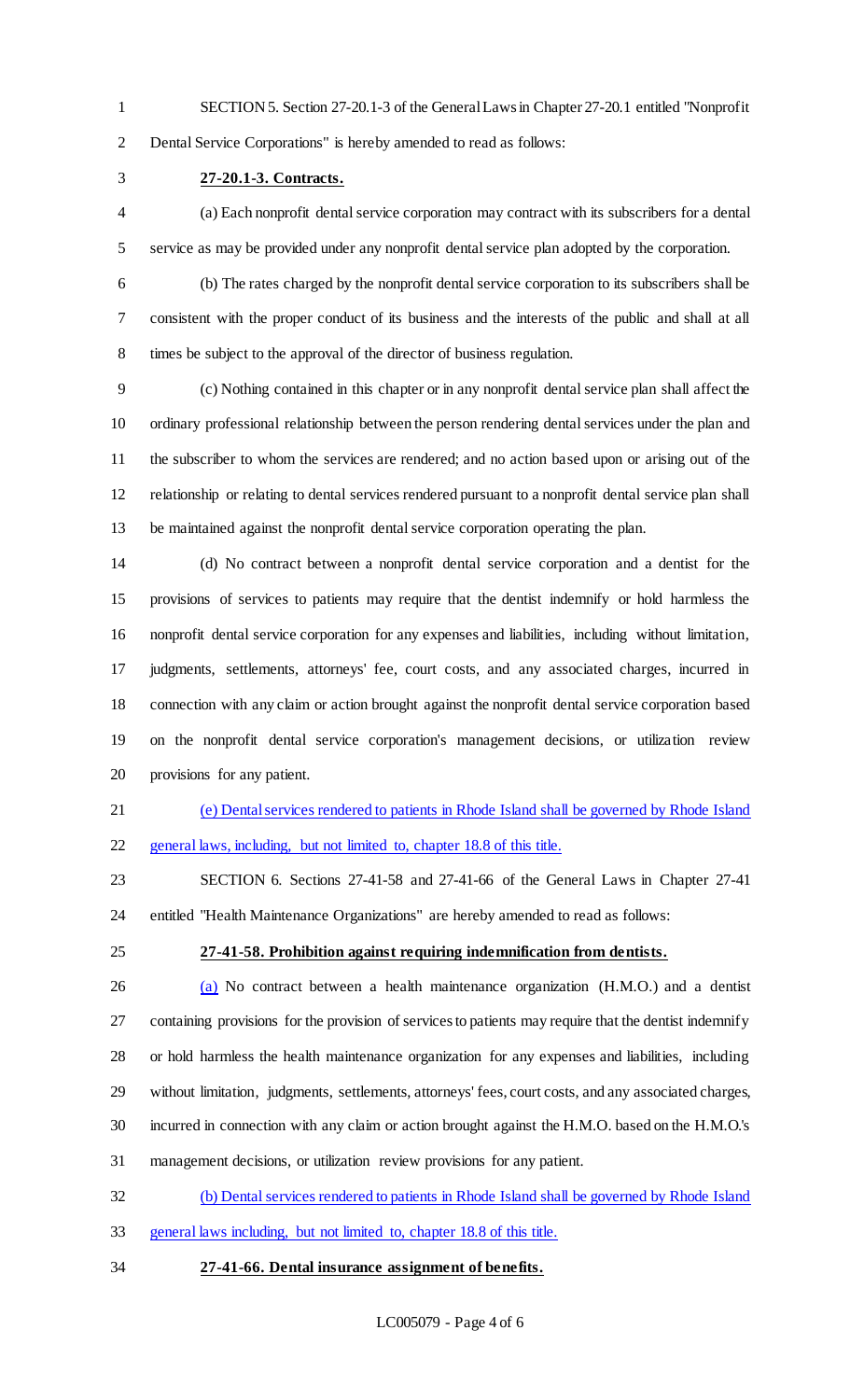(a) Every entity licensed under this chapter shall allow, as a provision of any evidence of coverage of dental services, any person covered by such entity to direct, in writing, that benefits from a health benefit plan, policy or contract, be paid directly to a dental care provider who has not contracted with the entity to provide dental services to persons covered by the entity but otherwise meets the credentialing criteria of the entity and has not previously been terminated by such entity as a participating provider. If written direction to pay is executed and written notice of the direction to pay is provided to such entity, the insuring entity shall pay the benefits directly to the dental care provider. Any efforts to modify the amount of benefits paid directly to the dental care provider under this section may include a reduction in benefits paid of no more than five percent (5%) less than the benefits paid to participating dentists. The entity paying the dentist, pursuant to a direction to pay duly executed by the subscriber, shall have the right to review the records of the dentist receiving such payment that relate exclusively to that particular subscriber/patient to determine that the service in question was rendered. (b) Dental services rendered to patients in Rhode Island shall be governed by Rhode Island

general laws including, but not limited to, chapter 18.8 of this title.

SECTION 7. This act shall take effect upon passage.

======== LC005079 ========